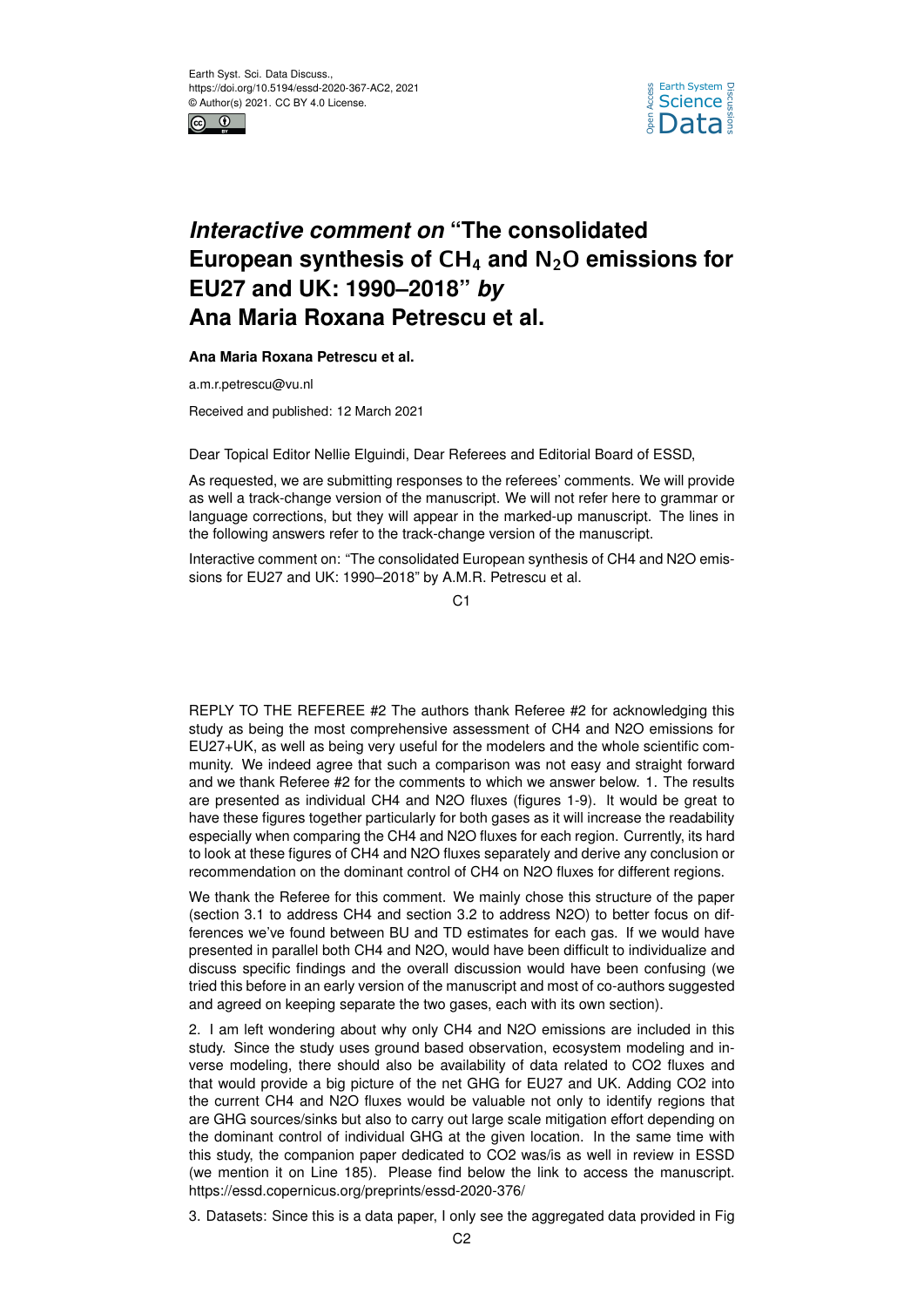1-9. I strongly suggest the authors to provide these data at pixel level so that it can be meaningful and useful to other colleagues working on CH4 and N2O fluxes for the UK and EU27 region. I am also wondering whether appropriate approach has been made to use data from all the papers that the authors have cited and whether there has been an agreement on making the data open source through this paper. Similar to the comment received from Referee #1, we believe that the data behind figures is sufficient for a correct replicability of the figures and represents the complete country/regional information. More detailed data at pixel level (if available, e.g., some models only provide country totals) should be asked from co-authors in accordance with their individual data policy (Appendix B2, Table B1). On the VERIFY web portal we present as well figures at the country level, which can be used by interested parties to check accuracy of the regional totals. This information is freely accessible with only a simple registration needed to keep track with whom is using the data, which sometimes is updated on the website but not yet published. http://webportals.ipsl.jussieu.fr/VERIFY/FactSheets/ Regarding the agreement and the open source data, the data policy of the VERIFY project (consortium governing document), which supported most of the research presented here, restricts the free use of raw data (gridded products) for the first 12 months after its publication, as it may not be entirely published by the data providers. Therefore, we agreed to only make public aggregated data. We intend to submit to ESSD yearly updates for the European GHG budget and once the new update will be published the old version of previous synthesis will be released as publicly available.

4. I have also seen unexpected citation approach (for example: line 160-165). The authors cite Yuanzhi Yao as personal communication for 66% of the N2O emitted from rivers are considered anthropogenic. This needs an appropriate citation with 66% of what, and how what is the contribution of the rivers toward total N2O fluxes (I do believe it should be relatively small compared to fluxes from agricultural lands). The 66 % was calculated for this study by our co-author, Yuanzhi Yao. It is not published in a peer-reviewed study and we wanted to acknowledge his work. We changed accordingly throughout the text "pers. comm." with "in this study". (L166, L245, L282, L687).

 $C<sub>3</sub>$ 

On L281 we also completed the sentence as following (in bold): "Note that the estimates of Maavara et al. (2019) and Lauerwald et al. (2019) include anthropogenic emissions from N-fertilizer leaching accounting for 66% of the inland water emissions in EU27+UK. In 2016, emissions from rivers represent 2.2 % of the total UNFCCC NGHGI (2019) N2O emissions."

5. Uncertainty: I am still not convinced about how the uncertainty was assessed since the data came from different sources. For example, if the authors are using ecosystem models, is it appropriate to use the standard deviation to determine uncertainty in N2O and CH4 fluxes. I do believe that model uncertainty comes from parameter use, the model structure and uncertainty in input datasets. However, the authors have not tried to address this issue in the manuscript. We agree that BU and TD approaches differ as well as the way uncertainties are quantified. Therefore, for TD results we agreed to use a neutral approach and define as uncertainty the variability we've seen for the model ensembles, calculating the mean, and set the uncertainty range as the min/max values. For BU models and inventories, only EDGAR v5.0 provided us for 2015 with an uncertainty estimate which, for comparability purposes, was calculated with the same method (the error propagation method (95% confidence interval) according to IPCC (2006, chap. 3, Eq. 3.7).) as the UNFCCC NGHGIs. We refer to Petrescu et al., 2020 for the EDGAR uncertainty methodology calculation https://essd.copernicus.org/articles/12/961/2020/#section8

6. Tables: While there are many details on the datasets used to estimate N2O and CH4, there is no any tables that shows the emissions from different sector when these datasets are compiled together. I strongly suggest the authors to provide the topdown and bottom up N2O and CH4 fluxes in one table with different sources (agriculture, natural vegetation, wetlands etc). Yes, we added the two tables below to the Appendix B1 Overview tables: Table B1a, B1b. Table B1a: Comparison of CH4 results from the BU and TD methods for common periods: BU Anthropogenic 1990- 2015, BU and TD natural 2005-2011 and TD total 2006-2012 representing the com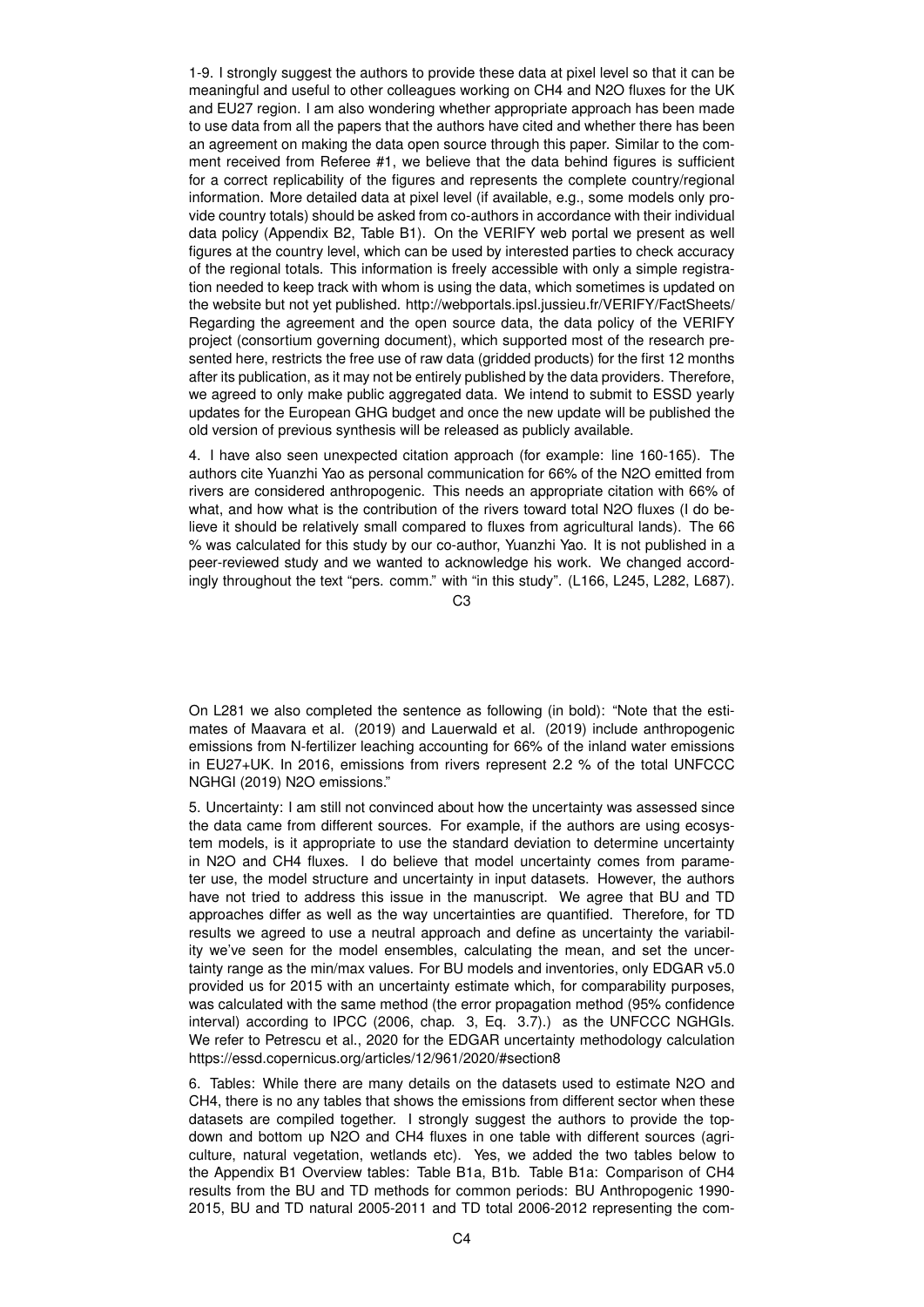mon period between all data sets and the last year available. All values are in kton CH4 per year. The UNFCCC NGHGI uncertainties represent the 95% confidence interval; uncertainty for EDGAR v5.0 was calculated for 2015 and the min/max values for all sectors are as following: Energy: 33/37, IPPU: 39/34, Agriculture: 18/18, Waste: 32/38; the uncertainty represents the 95 % confidence interval of a lognormal distribution. The other uncertainties represent the variability of the model ensembles (TD) and are the min and max of the averaged result over the time period. All values are rounded to the nearest 0.1 kton CH4 and therefore columns do not necessarily add up. Bottom-up EU27+UK CH4 emissions Sector Data source Mean flux CH4 (kton)\* BU Anthropogenic 1990-2013 2005-2011 2006-2012 2010-2016 Last available year\*\* Energy UNFCCC NGHGI 5262.6  $\pm$  1205.1 4022.6  $\pm$  920.2 3938.7  $\pm$  902 3641.2  $\pm$  833.8 3398.5  $\pm$  778.2 GAINS 4661.5 3336.5 3237.6 n.a. 2460.2 EDGAR v5.0 5438.4 (+2012.2; -1794.7) 4464.6 (+1651.9; -1473.3) 4401.7 (+1628.6; -1452.6) n.a. 4276.9 (+1582.4; -1411.4) IPPU UNFCCC NGHGI 69.6  $\pm$  18.3 70.3  $\pm$ 19 68.1 ± 18.4 63.2 ± 17.1 63.4 GAINS n.a. n.a. n.a. n.a. n.a. EDGAR v5.0 26.2 (+10.2; -8.9) 26.7 (+10.4; -9.1) 26.2 (+10.2; -8.9) n.a. 25.0 (+9.8; -8.5) Agriculture UNFCCC NGHGI 10284.3  $\pm$  998.8 9682.9  $\pm$  992 9622.1  $\pm$  985.3 9512.3  $\pm$  974.1 9671.9 ± 17.1 GAINS 10791.3 9730.9 9632.6 n.a. 9441.3 EDGAR v5.0 10816.4  $(\pm 1947)$  10165.7  $(\pm 1829.8)$  10125.9  $(\pm 1822.6)$  n.a. 10178.5  $(\pm 1832.1)$  CAPRI 9915.3 9049.2 8975.9 n.a. 8834 FAOSTAT 10864.8 10067.5 9990.7 9814.4 9870.6 LULUCF UNFCCC NGHGI 278.5  $\pm$  136.5 245.1  $\pm$  118.3 244.7  $\pm$  120.0 227.1  $\pm$  111.3 320.6  $\pm$  157.1 Waste UNFCCC NGHGI 8010.7  $\pm$  1629.4 6735.9  $\pm$  1549.3 6483.5  $\pm$ 1491.2 5564.1 ± 1279.7 5018.7 ± 1154.3 GAINS 8364.8 7691.1 7562.91 n.a. 6546.3 EDGAR v5.0 8792.9 (+3341.3; -2813.7) 7717.7 (+2932.7; -2469.6) 7501.7 (+2850.6; -2400.5) n.a. 6103.6 (+2319.4; -1953.2) Total anthropogenic BU - UNFCCC NGHGI  $23905.7 \pm 2220.8$   $20756.8 \pm 1928.3$   $20357.2 \pm 1891.2$  19007.9  $\pm$  1765.8 18473.1  $\pm$ 1716.1 BU natural CH4 emissions JSBACH-HIMMELI peatlands n.a. 1446.4 1423.0 1442.0 1345.9 Lakes\_reservoires n.a. 2531.6 2531.6 n.a. 2531.6 Geological flux n.a. 1275.0 1275.0 1275.0 1275.0 TOTAL natural BU n.a. 5253 5229.6 2717 TD natu-

C5

ral CH4 emissions GCP-CH4 wetlands from inversions n.a. 1519 (+4649.1; -462) 1486.5 (+4825.4; -464.3) 1355.9 (+5188.2; -431.5) 1248.1 (+2608.5; -272) Top-down EU27+UK total CH4 emissions TD regional total FLEXPART - FLExKF-TM5-4DVAR n.a. 30486.8 30047.3 27062.3 24594.83 TM5-4DVAR n.a. 28770.7 29308.9 29431.5 29144.0 FLEXINVERT\_NILU n.a. 33190.6 32714.9 32434.1 31343.8 CTE-CH4 n.a. 32836.8 32213.3 30246.7 33483.5 InGOS inversions n.a. n.a. 29496 (+6115.4; - 1305.1) n.a. 27467.5 (+1913; -4857.4) TD global total Total SURF n.a. 24702.1 (+ 10174.7; -5083.2) 24308.5 (+9593.2; -4529.1) 23719.0 (+9195.4; -4605.7) 26175.7 (+4798.9; -6474)) Total GOSAT n.a. n.a. n.a. 22689.3 (+8190.9; -3240.3) 22651.4 (+8511.5; -10759.0) \*The three periods were chosen based on the availability of data. The common period between all data sets is 2006-2012. \*\*Last available year as following: UNFCCC NGHGI 2017, EDGAR v5.0 2015, GAINS 2015, CAPRI 2013, FAOSTAT 2017, JSBACH-HIMMELI 2017, Lakes\_reservoires 2011, geological (one value for 2005-2017), GCP-CH4 natural wetlands partition from TD 2015, FLEXPART - FLExKF-TM5-4DVAR 2017, FLEXINVERT\_NILU 2017, CTE-CH4 2017, InGOS 2012, GCP ensemble total 2017, total SURF 2017, total GOSAT 2017. For details on model estimates and yearly values please download the data behind the figures on Zenodo https://doi.org/10.5281/zenodo.4590875

Table B1b: Comparison of N2O results from the BU and TD methods for different periods: BU Anthropogenic 1990-2015, TS total 2005-2014 and the common period between all data sets 2010-2014 and the last year available. All values are in kton N2O per year. The UNFCCC NGHGI uncertainties represent the 95% confidence interval; uncertainty for EDGAR v5.0 was calculated for 2015 and the min/max values for all sectors are as following: Energy: 12/250, IPPU: 13/19, Agriculture: 74/191, Waste: 63/166; the uncertainty represents the 95 % confidence interval of a lognormal distribution. The other uncertainties represent the variability of the model ensembles (TD) and are the min and max of the averaged result over the time period. All values are rounded to the nearest 0.1 kton N2O and therefore columns do not necessarily add up. Bottom-up EU27+UK N2O emissions Sector Data source Mean flux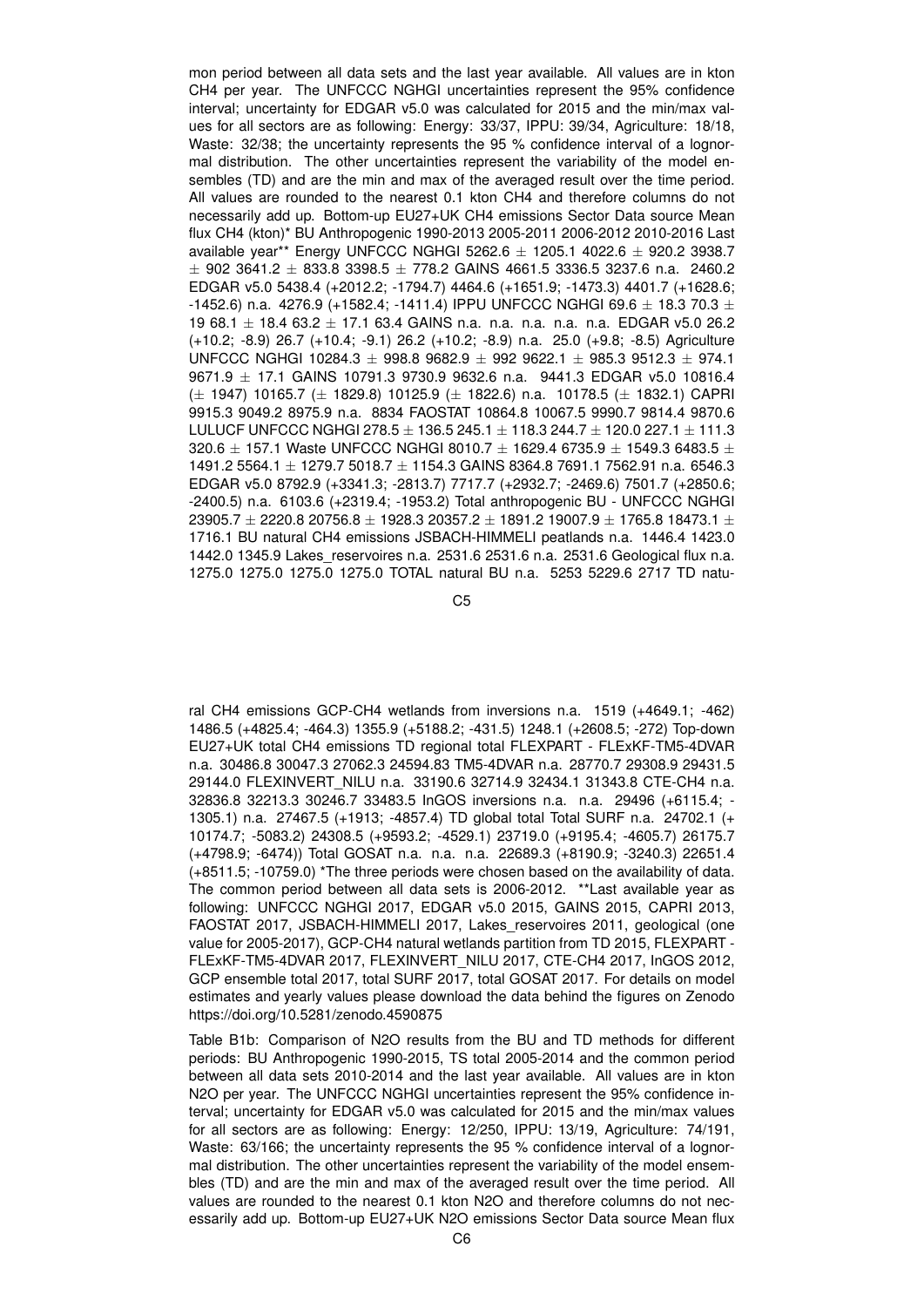N2O (kton)\* BU Anthropogenic 1990-2013 2005-2014 Last year available\*\* Energy UNFCCC NGHGI 102.6  $\pm$  24.1 99.0  $\pm$  23.2 97.9  $\pm$  23.0 GAINS\*\*\* 85.3 100.1 97.7 EDGAR v5.0 90.3 (+225.75; -10.8) 86.1 (+215.3; -10.3) 77.9 (+194.8; -9.3) IPPU UN-FCCC NGHGI 231.5  $\pm$  37.1 103.1  $\pm$ 16.5 37.1  $\pm$  5.9 GAINS 259.9 147.8 69.5 EDGAR v5.0 234.5 (+44.5; -30.5) 155.7 (+29.6 ; -20.2) 141.7 (+26.9; -18.4) Agriculture\*\*\*\* UN-FCCC NGHGI 636.4  $\pm$  636.4 603.7  $\pm$  603.7 627.7  $\pm$  627.7 GAINS 704.7 665.7 669.8 EDGAR v5.0 612.3 (+1169.5; -453.1) 578.0 (+1104; -427.7) 587.7 (+1122.5; -434.9) CAPRI 637.9 n.a. 639.1 FAOSTAT 689.7 653.8 670.1 ECOSSE 429.0 425.6 386.0 DayCent^ n.a.  $643.9 \pm 60.0$   $643.9 \pm 60.0$  LULUCF UNFCCC NGHGI  $60.7 \pm 29.7$   $64.9$  $\pm$  31.8 61.2  $\pm$  30.0 Waste\*\*\*\* UNFCCC NGHGI 32.1  $\pm$  32.1 34.0  $\pm$  34.0 35.2  $\pm$  35.2 GAINS 61.6 63.3 68.4 EDGAR v5.0 49.0 (+81.3; -30.9) 58.1 (+96.4; -36.6) 59.7 (+99.1; -37.6) Total BU anthropogenic UNFCCC NGHGI 1063.3  $\pm$  853.6 904.7  $\pm$  726.2 859.2  $\pm$  689.7 BU natural N2O emissions Lakes, rivers, reservoirs n.a. 2.7 2.7 Top-down EU27+UK total N2O emissions TD total (2005-2014) MACTM-JAMSTEC (global) n.a. 1535.7 1577.3 PYVAR\_NILU (global) n.a. 1024.2 1401.6 TOMCAT\_LEEDS (global) n.a. 1369.7 1411.0 FLEXINVERT\_NILU (regional) n.a. 1541.7 1228.5 Total TD min and max n.a. 1362.9 (+181.2; -340.3) n.a. \*The three periods were chosen based on the availability of data. The common period between all data sets is 2010-2014. \*\*Last available year as following: UNFCCC NGHGI (2019) 2017, EDGAR v5.0 2015, GAINS 2015, CAPRI 2013, FAOSTAT 2017, ECOSSE 2018, DayCent average 2011- 2015, Lakes rivers reservoires (one value 2010-2014), FLEXINVERT NILU 2017, TOMCAT\_LEEDS 2014, PYVAR\_NILU 2017, MACTM-JAMSTEC 2016. For details on model estimates and yearly values please download the data behind the figures on Zenodo https://doi.org/10.5281/zenodo.4590875 \*\*\*GAINS reports one value for every five years \*\*\*\*UNFCCC uncertainties for Agriculture and Waste were capped at 100%, but the actual reported values are much higher: 626% for Waste and 107 % for Agriculture. ˆDayCent 2011-2015

7. Table 1,2 and 3 all can go in supplementary material. These tables are just taking too much space in the manuscript and given that Table 3 is adopted from some other

 $C.7$ 

paper, I do not think it should be in the main content. Thank you for your comment. We would like to keep these tables in the text as there are many data sets and we believe these tables offer from the beginning of the paper a good overview on data availability, periods covered and references. Table 3 indeed is an updated version from Petrescu et al 2020 AFOLU paper, and relates to the discussion on N2O; we moved it into Appendix B1, Table B1c.

8. Seasonal flux estimates: Currently, the manuscript estimates CH4 and N2O fluxes at annual time scale and completely ignore the fact that understanding seasonal dynamics of these fluxes are important and useful for climate mitigation efforts. At least, there should be an acknowledgement on why seasonal fluxes were not estimated.

The seasonality discussion is a very important point in estimating correctly the CH4 and N2O emissions, both anthropogenic and natural. This paper in its core is a comparison of scientific data with UNFCCC national submissions. Unfortunately, the latter does not take into account any seasonality from emissions, and we agree that in climate mitigation efforts these should be indeed taken up and sent as a message to the national inventory agencies for further improvement of their reporting. As NGHGIs follows the IPCC guidelines and apply consistently low-tier methods to estimating emissions and uncertainties for all countries, there is a long journey needed for such a change to happen, but we hope that this sort of synthesis will increase awareness in both scientific and political communities. Inventories like EDGAR or FAOSTAT do not account for seasonal changes. We will take on board this comment and aim to include in the next synthesis the seasonality simulated by some process models. We included in the conclusion (L769) a statement on acknowledging the importance of estimating seasonal fluxes, as follows. "Additionally, we advocate the need of analyzing the seasonality of emissions, which are of great importance for CH4 (wetland emission estimates have large uncertainties and show large variability in the spatial (seasonal) distribution ) and N2O (agriculture fertilizer application). This information is largely included in the prior flux estimates for TD approaches but not included in the reported IPCC guidelines. In